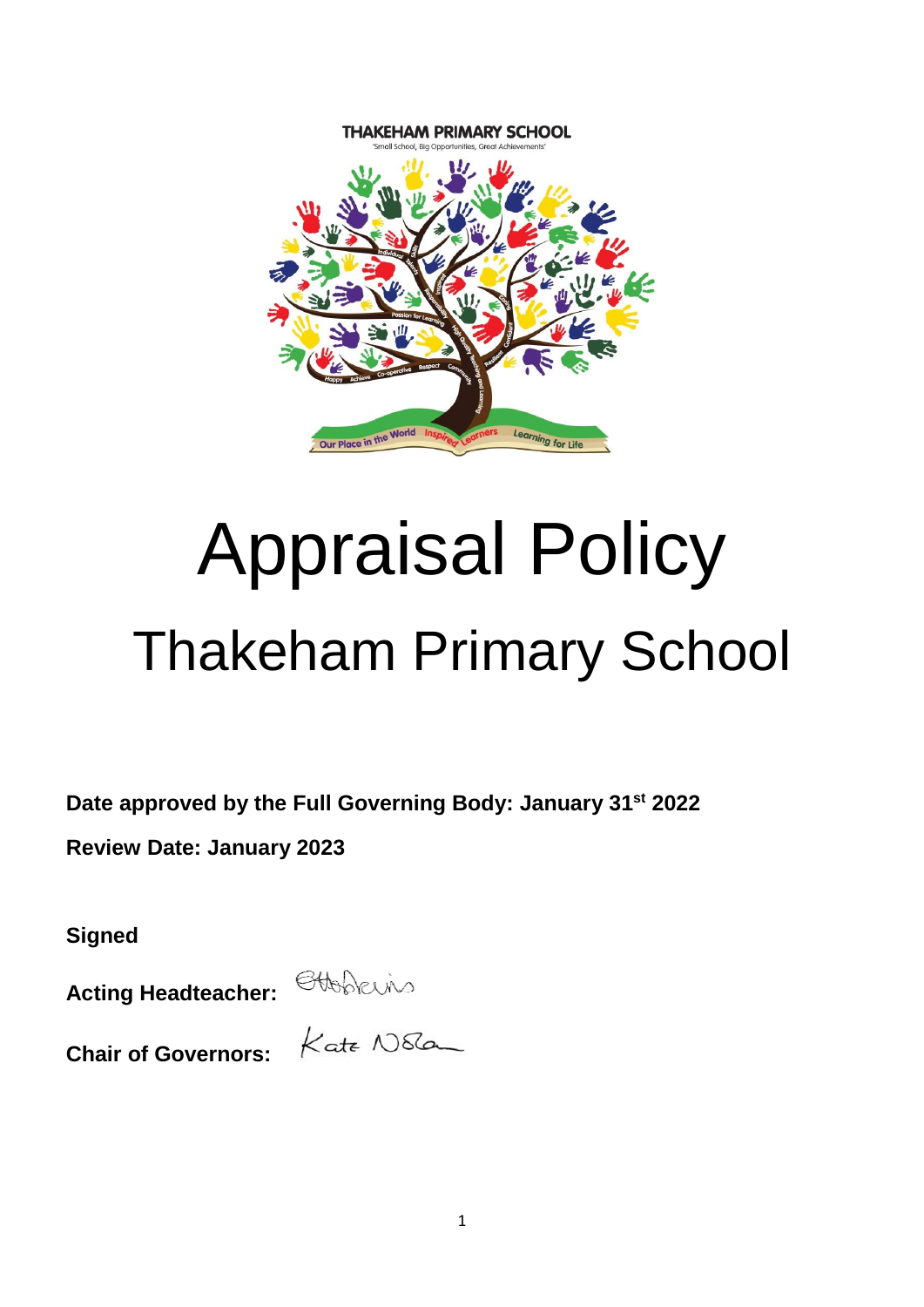## **Aim**

This policy sets out the framework for a clear and consistent assessment of the overall performance of all school staff, (including the Head Teacher); and for supporting their development within the context of the school's plan for improving educational provision and performance, and the standards expected of staff.

# **Scope**

This policy covers all staff employed by the school with the exception of:

- those employed for less than one term;
- those teachers undergoing induction or support staff in their probationary period (e.g. newly qualified teachers and new starters);
- employees who are subject to the Capability Policy, who will not be subject to the Appraisal policy.

For Teachers there are certain legislative requirements which must be adhered to, shown in **bold**. Teachers holding QLTS status may be subject to this policy, but it is not mandatory.

## **Note:** the requirements shown in bold are not mandatory in academies.

This policy comes into force from 1 September 2013. It was developed initially in response to the "Teacher Appraisal and Capability Model Policy for Schools" issued by the Department for Education and "Teachers' Standards" effective from 1 September 2012 and subsequently amended to reflect the changes to the School Teachers Pay and Conditions Document which took effect on 1 September 2013 and is updated to reflect the changes in the to the School Teachers Pay and Conditions Document.

# **Purpose of Appraisal**

Appraisal is a supportive and developmental process designed to ensure that all staff have the skills and support they need to carry out their role effectively. It will also help to ensure that teachers are able to continue to improve their professional practice and to develop as teachers.

# **Appointment of Appraisers**

**The Head Teacher will be appraised by the Governing Body supported** by a suitably skilled and/or experienced **external adviser who has been appointed by the Governing Body for that purpose.** 

The task of appraising the Head Teacher, including the setting of objectives, will be delegated to a subgroup consisting of two members of the Governing Body.

If the Head Teacher believes that any of the governors appointed as an appraiser is unsuitable to act as an appraiser they may submit a written request for that governor to be replaced, stating the reasons for the request.

The Head Teacher will determine who will appraise other staff. At Thakeham Primary School the Headteacher appraises the teachers and the School Business Manager, the Assistant Head appraises the HLTA, Inclusion Co-ordinator and Midday Meals Supervisor, the School Business Manager appraises the Secretaries and the Premises Manager, and the InCo appraises the Teaching Assistants.

If the appraiser is absent for the majority of the appraisal cycle the Headteacher may appoint another appraiser or take on the role of appraiser. Likewise where an individual is experiencing difficulties, the Headteacher may take on the role of appraiser.

Where staff have an objection to the choice of appraiser the Head Teacher will consider their concerns and where required appoint an alternate appraiser.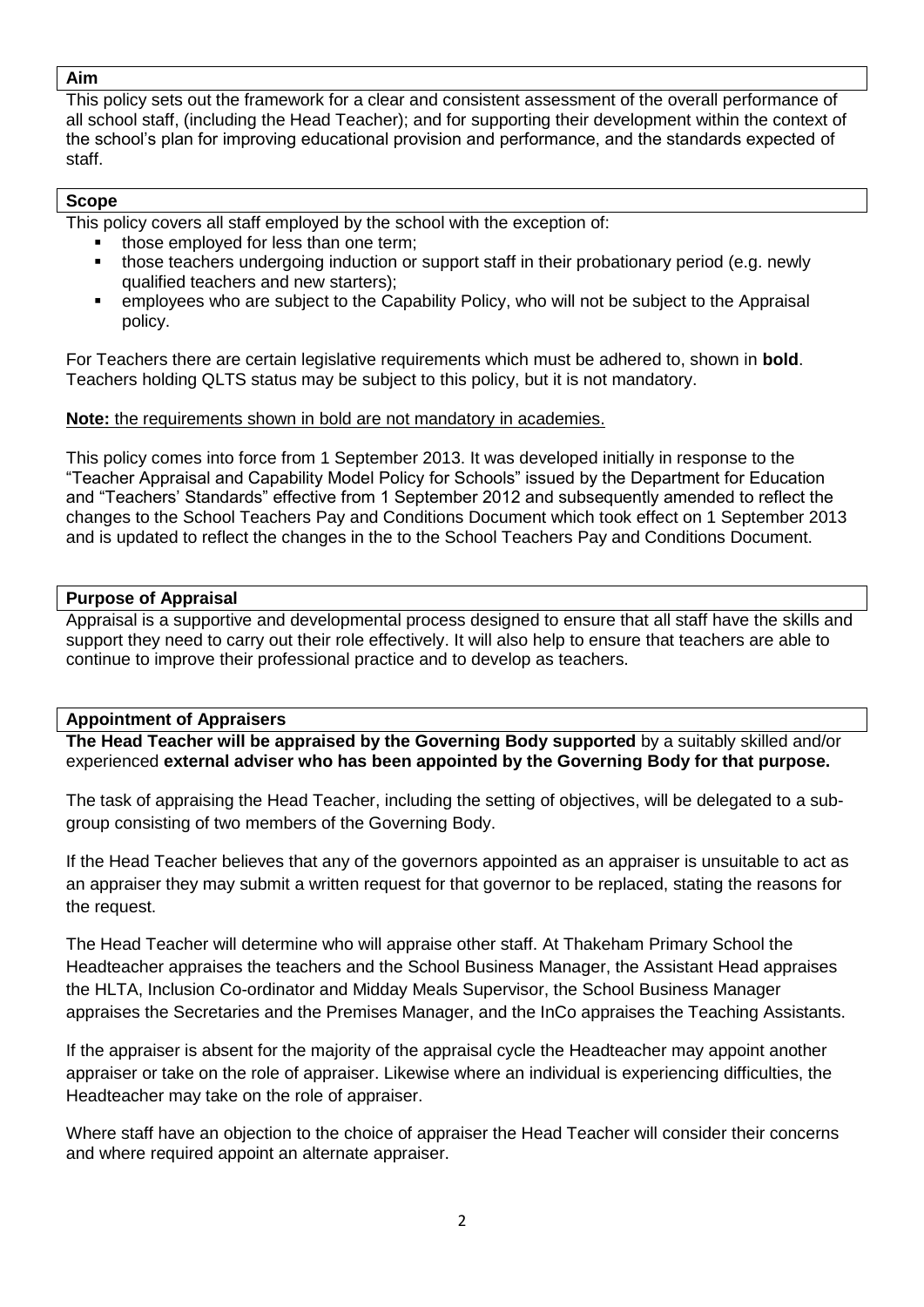## **Appraisal Period**

#### *The appraisal period will run for twelve months from* **October to October**.

In certain circumstances, it may be necessary to set a shorter or longer appraisal period, for example when staff begin or end employment with a school or change their role.

Staff employed on a fixed term contract of less than one year will have their performance managed in accordance with the principles underpinning this policy. **The length of the period will be determined by the duration of their contract.**

#### **Setting Objectives and Specifying Standards**

**The Head Teacher's objectives will be set by the Governing Body after consultation with the external adviser** and the Head Teacher.

**Objectives will be set before, or as soon as practicable after, the start of each appraisal period***.* The objectives set will be SMART (Specific, Measurable, Achievable, Realistic and Time-bound) and will be appropriate to the employee's role and level of experience.

**The objectives set will, if achieved, contribute to the school's plans for improving the school's educational provision and performance and improving the education of pupils at that school.** This will be ensured by external and internal means and by ensuring there is a close link between the SSDP and appraisal targets set.

**Before, or as soon as practicable after, the start of each appraisal period, each employee will be informed of the standards against which performance in that appraisal period will be assessed.** 

**All Teachers will be assessed against the Teachers Standards**, to a level that is consistent with what should be reasonably expected in the relevant role and at the relevant stage of their career.

The appraiser and employee will meet to seek to agree the objectives but, if that is not possible, the appraiser will determine the objectives. Objectives may be revised if circumstances change.

In setting objectives (and the number of objectives), reviewers will have regard to what can reasonably be expected in the context of roles, responsibilities and experience, consistent with the school's strategy for achieving a work/life balance for all staff.

Objectives are not intended to cover the full range of the individual's responsibilities but should focus on the priorities for that appraisal period.

The agreed objectives will contain a description of what would be required for the objective to be successfully delivered (sometimes called success criteria).

The objectives set and the standards to be achieved will be documented and a copy provided to the employee.

Any learning and development needs that are to be carried forward from the previous appraisal cycle or are identified as part of the objective setting process, should be documented along with a description of how that learning, or development need, will be met during the year.

Targets, or a sample of targets, will be moderated across the school by the Head Teacher to ensure that all appraisers are working to the same standards.

#### **Reviewing Performance**

The performance of all staff and progress they are making towards achieving their objectives will be reviewed regularly through interim meetings, observations and feedback.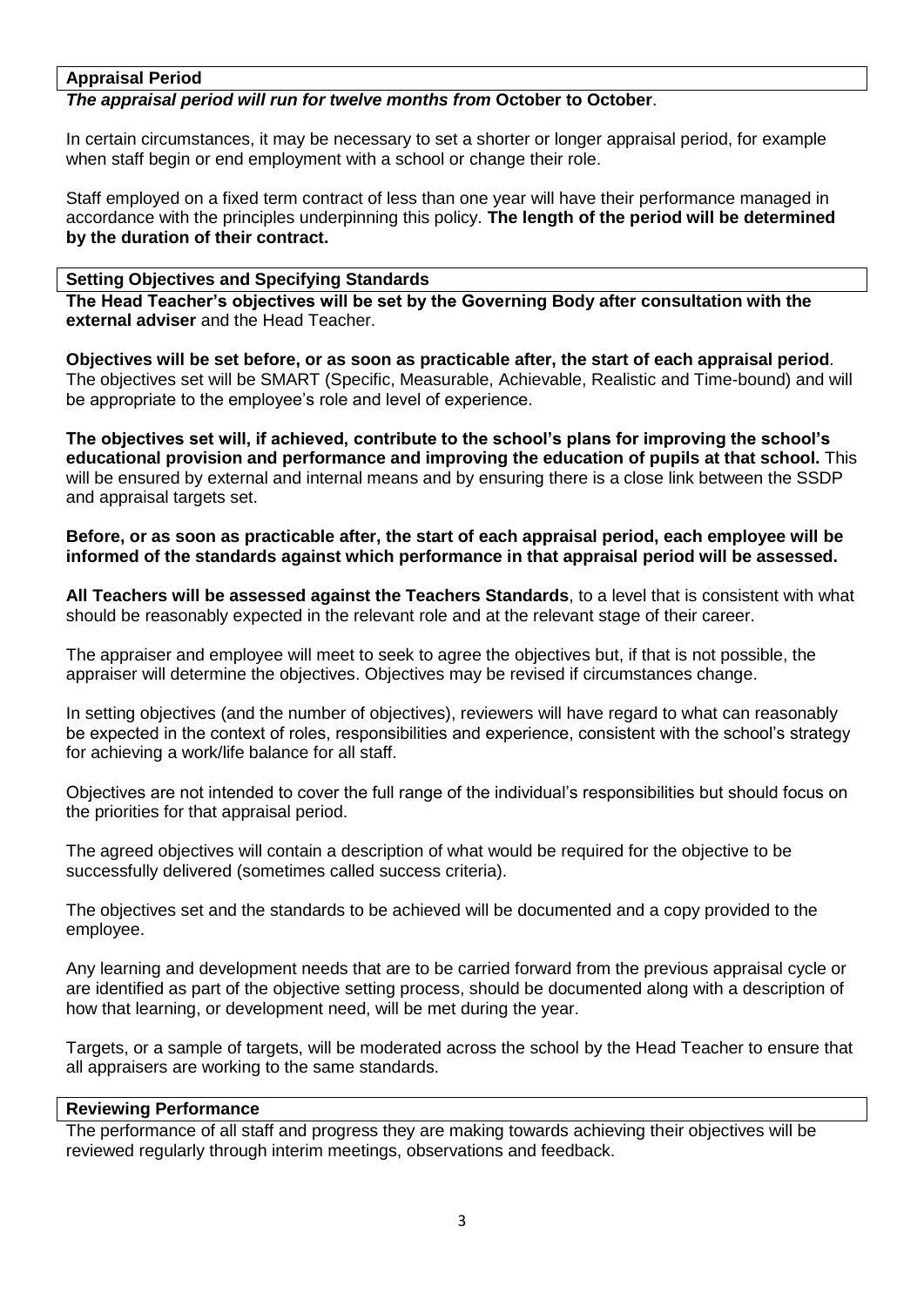The DfE document [Implementing Your School's Approach To Pay 2018](https://assets.publishing.service.gov.uk/government/uploads/system/uploads/attachment_data/file/740578/Implementing_your_approach_to_pay_advice_2018.pdf) (revised March 2019) states that Assessments may be based on evidence from a range of sources – for example self-assessment, peer review, tracking pupil progress and lesson observations. The collection of evidence should be proportionate and not increase workload for teachers, (for example teachers should NOT be asked to produce written evidence against each of the teacher standards).

# **Interim Reviews**

Appropriate interim reviews should take place and provide a formal opportunity to review and address performance and development priorities and revise the employee's objectives or development needs.

Actions/changes agreed at this meeting will be documented.

If it is identified at an interim meeting that the employee is not making sufficient progress towards the achievement of their objectives, or in achieving the required Teacher's Standards, these should be addressed as described in the feedback section below. If relevant, the teacher should also be advised by their appraiser that based on their current performance and if insufficient progress is made they would not be able to recommend pay progression at the end of the year.

Where an employee has been unable to fully meet their objectives where support has been identified but not provided to help a teacher meet their objectives this will be taken into account at the review meeting.

# **Observation**

Thakeham Primary School believes that observation of classroom practice and other responsibilities is important, both as a means of assessing performance in order to identify any particular strengths and areas for development, and as a means of gaining useful information which can inform school improvement more generally. There will not normally be more than 3 formal observations carried out and reasonable notice of those observations will be given. All observations will be carried out in a supportive fashion.

In this school, performance will be regularly observed, but the amount and type of classroom observation will depend on the individual circumstances of the employee and the overall needs of the school.

Classroom observation will be carried out by those with Qualified Teacher Status.

In addition to formal observation, Head Teachers or other leaders with responsibility for teaching standards may "drop in" in order to evaluate the standards of teaching, and to check that high standards of professional performance are established and maintained.

The length and frequency of "drop in" observations will vary depending on specific circumstances. For teachers, evidence of successful completion of targets will be linked to a range of monitoring including scrutiny of books/children's work, marking, and pupil conferencing.

Staff who have responsibilities outside of the classroom should also expect to have their performance of those responsibilities observed and assessed.

## **Feedback**

All staff will receive constructive feedback on their performance throughout the year, and verbal feedback should be given a soon as possible and confirmed in writing within 5 working days after observation has taken place or other evidence has come to light. Feedback will highlight particular areas of strength as well as any areas that need attention.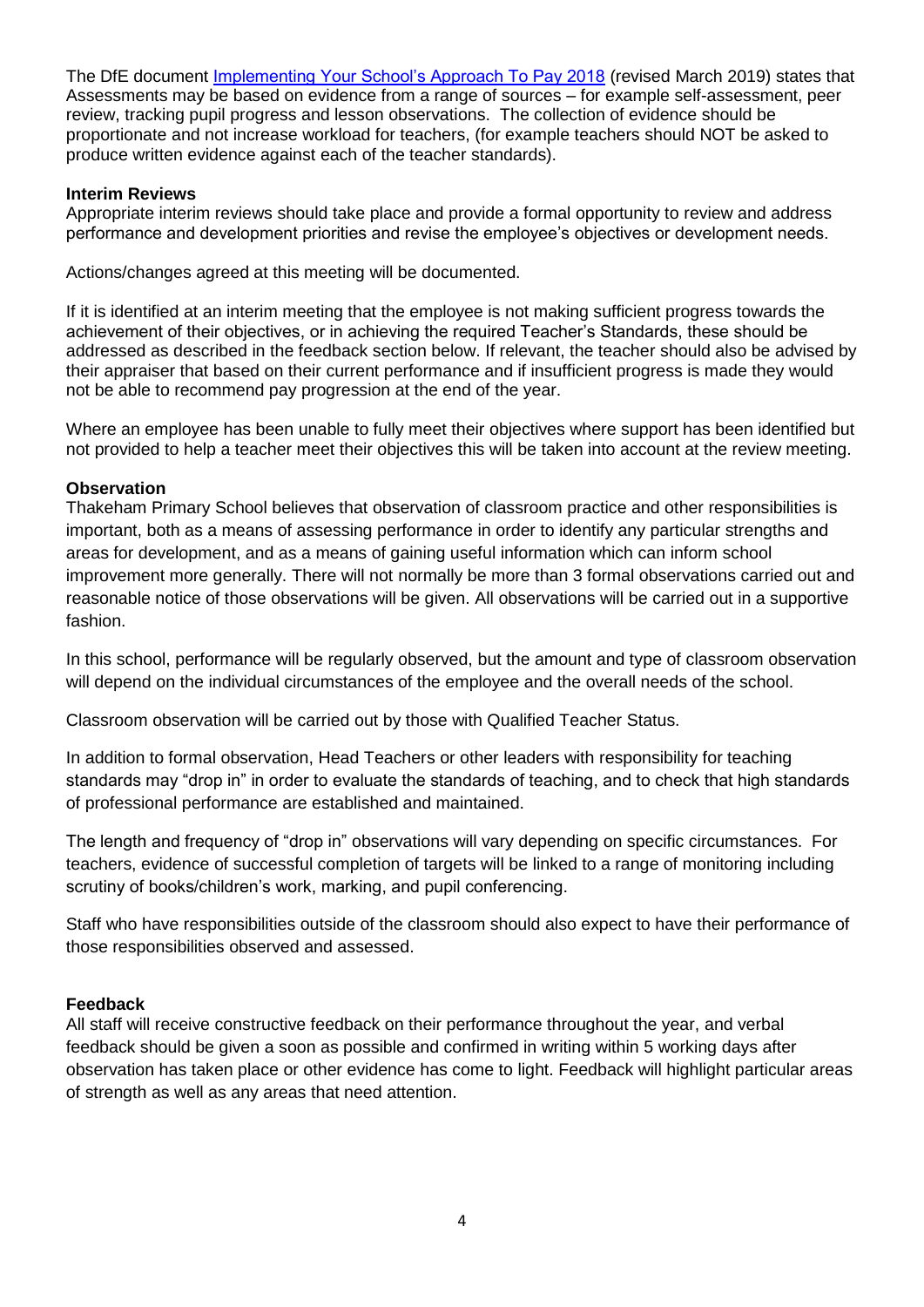# **Supportive Interventions**

Where there are concerns about any aspects of performance these will be raised with the employee at the earliest opportunity. The objective is to provide support and guidance in such a way that the employee's performance improves, and the problem is therefore resolved. Support will be offered as soon as possible without waiting for the formal annual assessment. This is particularly important where there are indications that a teacher's overall assessment of performance is likely to be 'requires improvement' or 'inadequate' in their appraisal mid-year.

The Head Teacher, or a member of the leadership team, will meet with the employee to:

- give clear feedback to the employee about the nature and seriousness of the concerns;
- qive the employee the opportunity to comment on and discuss the concerns;
- agree an action plan, (in consultation with the employee), (for example coaching, training, inclass support, mentoring, structured observations, visits to other classes or schools or discussions with advisory teachers), that will help address those specific concerns;
- make clear how progress will be monitored and when it will be reviewed;
- explain the implications and process if no or insufficient improvement is made (including potential implications on pay progression).

The employee's progress will continue to be monitored as part of the appraisal process and a reasonable time given for the employee's performance to improve. This will depend upon the circumstances with appropriate support provided as agreed in the action plan. During this monitoring period the employee will be given regular feedback on progress and arrangements will be made to modify the support programme if appropriate.

If sufficient progress is made such that the employee is performing at a level that indicates there is no longer a possibility of capability procedures being invoked, they should be informed of this at a formal meeting with the appraiser or Head Teacher. Following this meeting the appraisal process will continue as normal. If insufficient progress has been made, please refer to the transition to capability section below.

## **Annual Assessment**

**Performance will be formally assessed in respect of each appraisal period. In assessing the performance of the Head Teacher, the Governing Body must consult the external adviser.**  This assessment is the end point of the annual appraisal process. **The employee will receive as soon as practicable following the end of each appraisal period** *– and have the opportunity to comment in writing on -* **a written appraisal report.**

In this school, teachers and support staff will receive their written appraisal reports (insert relevant dates). **The appraisal report will include:** 

- overall assessment of their performance;
- details of the objectives for the appraisal period in question;
- **an assessment of the employee's performance of their role and responsibilities against their objectives and the relevant standards;**
- **an assessment of their training and development needs and identification of any action that should be taken to address them;**
- **a recommendation on pay where that is relevant,** based on the overall assessment of performance**,** in accordance with the school's pay policy (**Note:** pay recommendations need to be made in good time in order to meet the deadlines of 31 December for Head Teachers and by 31 October for other teachers);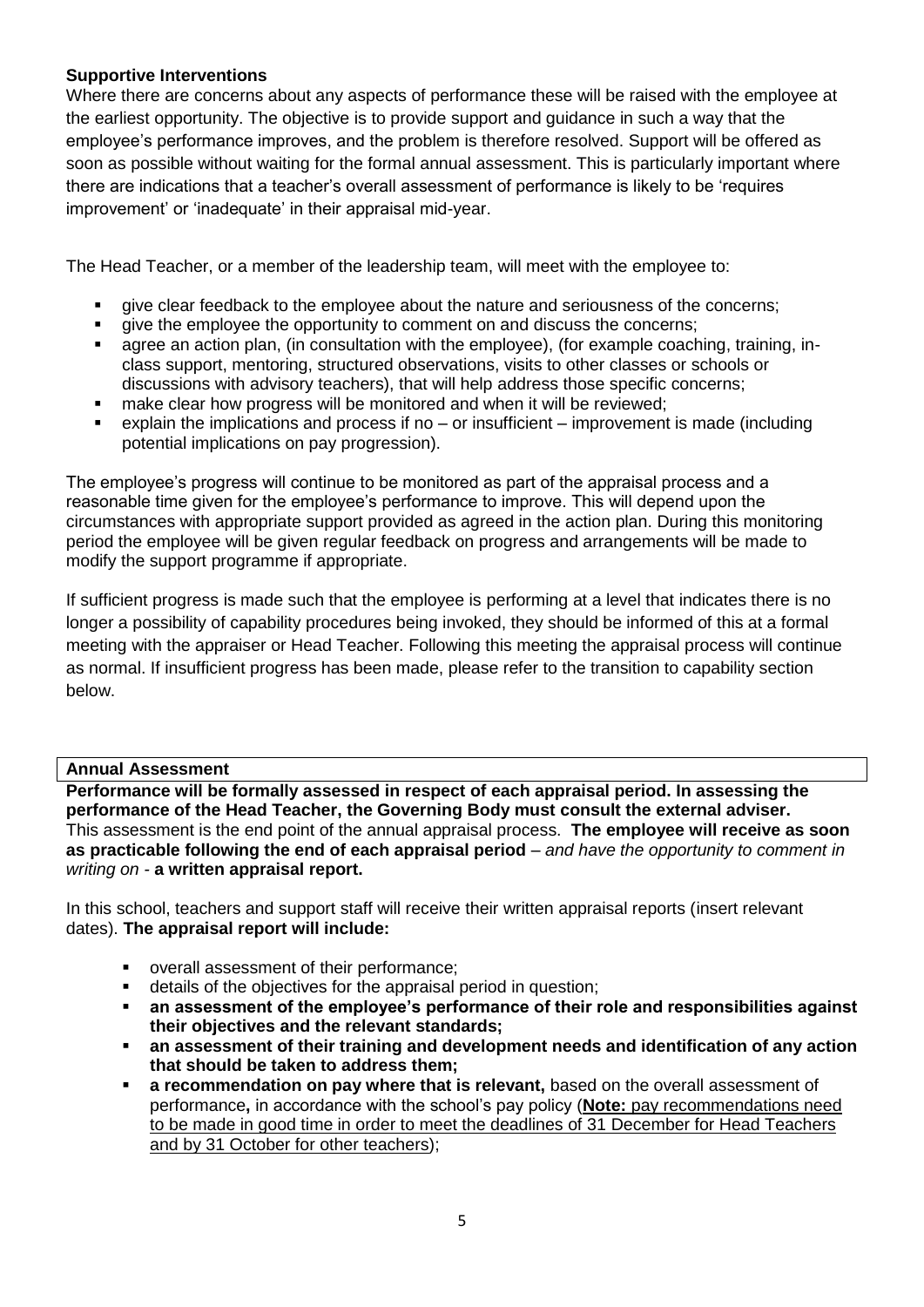The assessment of performance and of training and development needs will inform the planning process for the following appraisal period.

#### **Professional Development**

The school wishes to encourage a culture in which all employees take responsibility for improving their performance through appropriate professional development. Professional development will be linked to school improvement priorities and to the ongoing professional development needs and priorities of individuals.

#### **Pay Progression**

Where teachers are eligible for pay progression the assessment of performance against agreed objectives will inform the recommendation, which will be made with reference **to the criteria contained within the agreed pay policy** for the school and the relevant teacher standards.

Annual progression for support staff is subject to satisfactory performance. The Governing Body may also award additional increments in accordance with the agreed pay policy.

## **Transition to Capability Policy**

It is expected that (except if there are serious concerns about performance) these will have been discussed with the employee, and an appropriate framework of support will have been put in place to help the employee achieve the required standard before moving into the Capability Policy (see feedback and supportive intervention sections above).

If performance does not improve despite the measures put in place or if there are serious concerns about performance, the employee will, after meeting with their appraiser to discuss this, be notified in writing that the Appraisal Policy will no longer apply and that their performance will be managed under the Capability Policy. They will be invited to a formal capability meeting. The capability procedures will be conducted in accordance with the School's Capability Policy.

The capability policy may be initiated at any time during the appraisal cycle.

The expectation is that where a teacher's overall performance at the end of the year has been assessed as 'requires improvement', and significant progress has not been made against the support plan, (and there are insufficient mitigating circumstances) then the school should consider managing the teacher's performance under the formal capability procedure.

If the teacher's overall performance at the end of the year has been assessed as 'inadequate', it is expected that supportive interventions will have failed and that the teacher's performance should be managed under the formal capability procedure.

## **General Provisions**

## **Consistency of Treatment and Fairness**

The Governing Body is committed to ensuring consistency of treatment and fairness and will abide by all relevant equality legislation and will ensure that reasonable adjustments are put in place where necessary.

## **Confidentiality & Professional Relationships**

The outcomes of the appraisal process will be treated with confidentiality, and restricted to those in the line management chain, who need to know the content of the appraisal document.